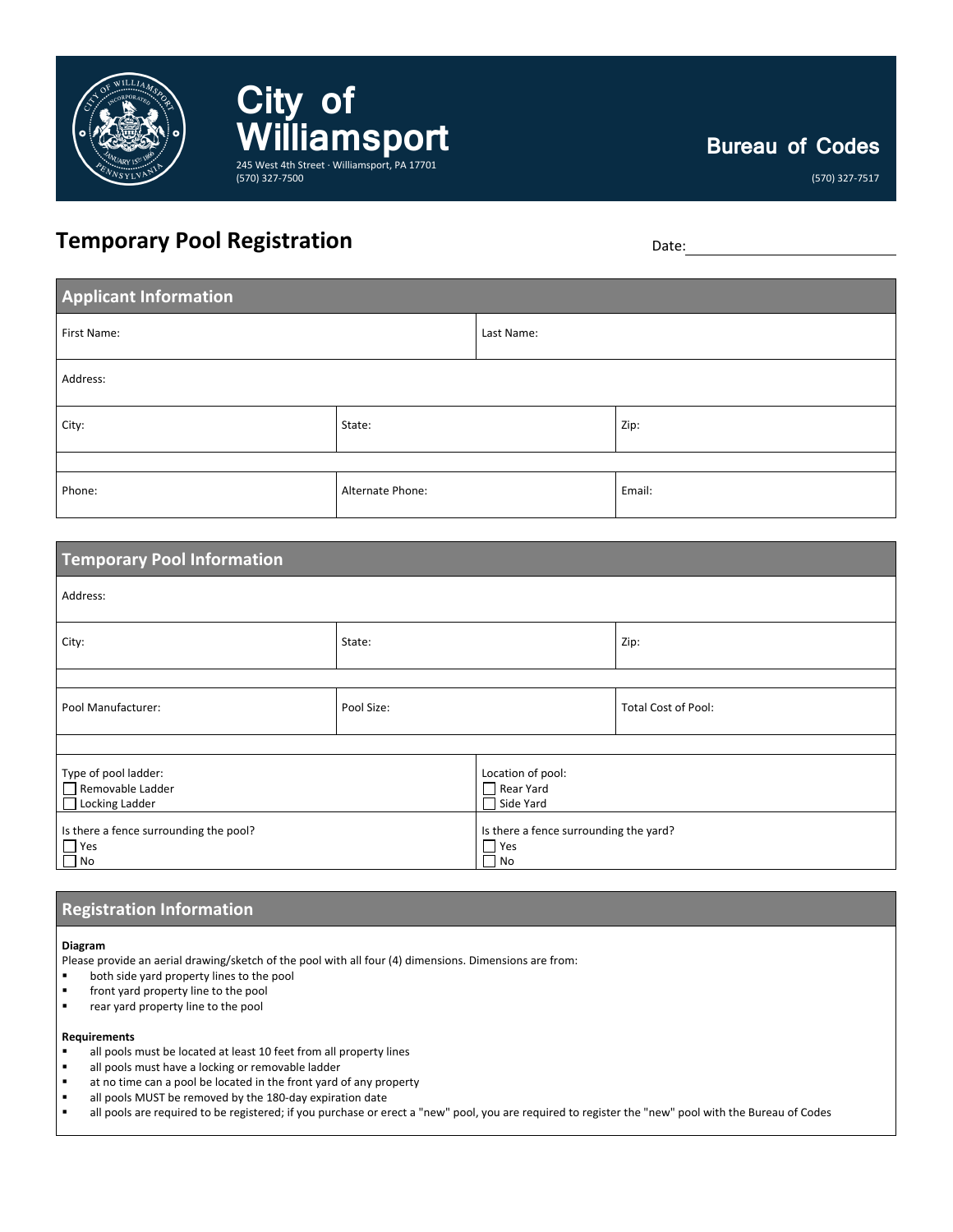It is required that all swimming pools containing water more than 24 inches in depth shall be completely surrounded by a fence or barrier at least 48 inches in height above the finished ground level. Gates and doors in such barriers shall be self-closing and self-latching. Gate locks lower than 54 inches high shall be located on the poolside of the gate.

## **Compliance Information**

I, the above-signed state that all information provided is true to the best of my knowledge. I know and understand that failure to remove the temporary pool by the expiration of this registration could prohibit me from obtaining a temporary pool registration in the future.

Applicant Signature:

| <b>Official Use Only</b>           |                                                   |                                  |  |  |
|------------------------------------|---------------------------------------------------|----------------------------------|--|--|
| Zoning Signature:                  |                                                   | $\Box$ Approved<br>$\Box$ Denied |  |  |
| <b>Zoning Official</b>             |                                                   |                                  |  |  |
| If denied, please indicate reason: |                                                   |                                  |  |  |
|                                    |                                                   |                                  |  |  |
| Bureau of Codes Signature:         |                                                   | Approved<br>Denied               |  |  |
| <b>Building Official</b>           |                                                   |                                  |  |  |
| If denied, please indicate reason: |                                                   |                                  |  |  |
|                                    |                                                   |                                  |  |  |
| <b>Issued Date:</b>                |                                                   | <b>Expiration Date:</b>          |  |  |
| Fees Due: \$60.00<br>$\Box$ Paid   | Method of Payment:<br>Money Order<br>$\Box$ Check | Fees processed by:               |  |  |